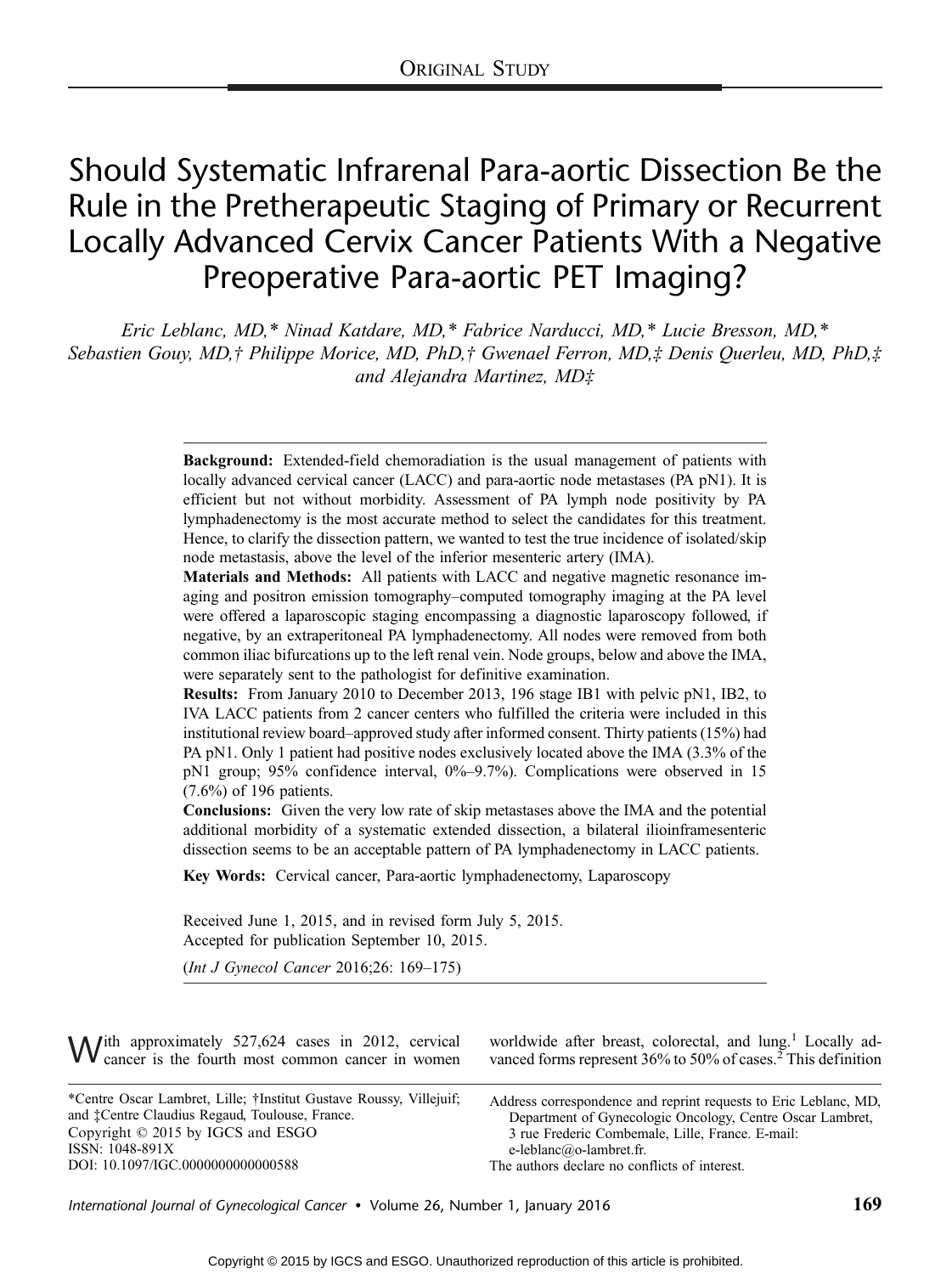encompasses large centropelvic tumors (FIGO IB2-IVA) with a risk of involved para-aortic (PA) node ranging from 15% to 35% and earlier tumors (FIGO IA1 with lymph vascular space involvement, IA2, or IB1) with proven positive pelvic nodes for which the risk of PA node positivity ranges from  $3\%$  to  $5.5\%$ <sup>3</sup> All these patients are usually managed by chemoradiation therapy (CRT).

We join in this indication, PA staging for centropelvic recurrences of cervical carcinoma, potentially curable with a pelvic CRT or exenteration.

Despite the fact that node status is not included in the FIGO staging system of this tumor, its strong prognostic impact is no longer left to be demonstrated and usually triggers important modifications in the management. Indeed, presence of disease in PA nodes is managed by extended-field CRT, up to T12-L1 or at least upto the left renal vein as defined on imaging. Even if this treatment increases cure rates of these patients, significant hematologic toxicity and gastrointestinal early and late morbidity are frequently observed. $4-8$ 

Current imaging methods (magnetic resonance imaging, computed tomography [CT] scan, and positron emission tomography  $[PET]-CT$ ) are necessary to find gross metastatic disease outside the pelvis, either within or outside the nodes. Despite a high specificity and a good rate of detection of PA disease in large bulky tumors, morphologic imaging as well as PET-CT has a poor sensitivity in case of low-volume disease. $9-11$ 

In this situation, staging surgery may still have a role to play today. A possible therapeutic role of surgery for nodal staging, related to the adaption of chemoradiation fields, has been addressed in some retrospective studies<sup>10,11</sup> and is being evaluated in 2 randomized trials.<sup>12,13</sup> However, a significant perioperative morbidity of an open approach for this staging procedure is reported as well; it varies from 12% to 18%  $\alpha$  according to the surgical route.<sup>14,15</sup> A minimal invasive approach is currently preferred in staging procedures. The morbidity  $(\sim 2\%)$  is much less than the one observed by laparotomy.<sup>16,17</sup> But whatever the rate, it may impair survival because of the complication itself and/or by delaying the initiation of the curative treatment.

To reduce morbidity of the staging, the question of limiting the extent of PA dissection is raised. If there is no place for a unilateral dissection given the ubiquity of nodal spread, it may be interesting to investigate whether limiting the cranial extent of the dissection is accurate. In other words, what is the incidence of skip metastases above the level of the inferior mesenteric artery (IMA)?

To answer this question, we performed a prospective longitudinal observational study in 2 cancer centers experienced in this laparoscopic operation using a similar pattern of nodal dissection. The local institutional review boards of the participating hospitals approved the study, and all patients were included after informed consent.

## MATERIALS AND METHODS

This is a prospective longitudinal study carried out in 2 tertiary cancer centers from 2008 to 2013. All patients with a LACC (stage IB1 with proven positive pelvic nodes, IB2, up to IVA) or a centropelvic cervical cancer recurrence eligible for a curative treatment and no evidence of distant or common iliac or PA nodal metastases at lumbopelvic magnetic resonance imaging and hybrid PET-CT scan were candidates for this laparoscopic staging. Patients having contraindication to laparoscopic surgery (medical) or to extraperitoneal lymphadenectomy (previous renal/vascular surgery) were excluded from the study.

The operation consisted of performing first a transperitoneal diagnostic laparoscopy to rule out an occult carcinomatosis. It was performed through a 10-mm port inserted thanks to an open laparoscopy technique and a 5-mm trocar for an instrument placed in the right internal iliac fossa. In this case, the patient was excluded from the study and immediately sent for chemotherapy. If normal, an extraperitoneal PA retroperitoneal lymph node dissection was immediately performed through an extraperitoneal internal iliac approach as previously described. $18$ 

All nodes were removed from both common iliac bifurcations up to the left renal vein. All chains, lateroaortic, preaortic, interaortocaval, precaval, and laterocaval, were removed. Nodes resected from both common iliac bifurcation up to the origin of the IMA, called the inframesenteric group, and those from the IMA up to the left renal vein, called the supramesenteric group, were extracted separately in endoscopic bags. Marsupialization of the retroperitoneum, by incising the peritoneum of the lateral paracolic gutter, was done to prevent lymphocyst formation. The respective pathologists of the 2 centers then examined the supramesenteric and inframesenteric resected nodes separately. Pathological examination of nodes was done as follows: separate count of nodes, half node examination  $\pm$  serial sections after hematoxylin/eosin staining. All results were recorded. The postoperative complications were recorded. Patients were discharged on an average on day 2 after surgery. Radiation therapy could be initiated within a mean of 14.2 days (SD, 5.1) after the staging surgery. Patterns of irradiation were adapted to tumor shape and presence of PA node involvement. Chemoradiation therapy consisted of external beam radiotherapy with extended fields in positive PA node patients, delivered by tomotherapy in 2 planned target volumes. Planned target volume 1 encompassed the lumbopelvic volume up to the left renal vein. Twenty-eight fractions of 1.8 Gy were delivered on this planned target volume 1 for a total dose of 50 Gy. Concomitantly, areas with macroscopic disease at imaging (parametria, pelvic nodes) were treated by fractions of 2.4 Gy to finally receive a 60-Gy total dose. Concurrent chemotherapy consisted of Cis-platinum at a dose of 40 mg/m<sup>2</sup> per week. At completion of external beam treatment, 2 sequences of pulsed dose rate brachytherapy delivered 6.5 Gy for an equivalent biological dose of 80 to 90 Gy on the cervical tumor. This treatment was planned for a total duration not exceeding 55 days.<sup>19</sup>

The surgical morbidity was evaluated (intraoperative and 30-day postsurgical morbidity) using the Clavien-Dindo scoring system.<sup>20</sup> The postradiotherapy morbidity was reported using the National Cancer Institute's Common Terminology Criteria for Adverse Events (v4.0-2009) classification. The patients were followed up until March 2014.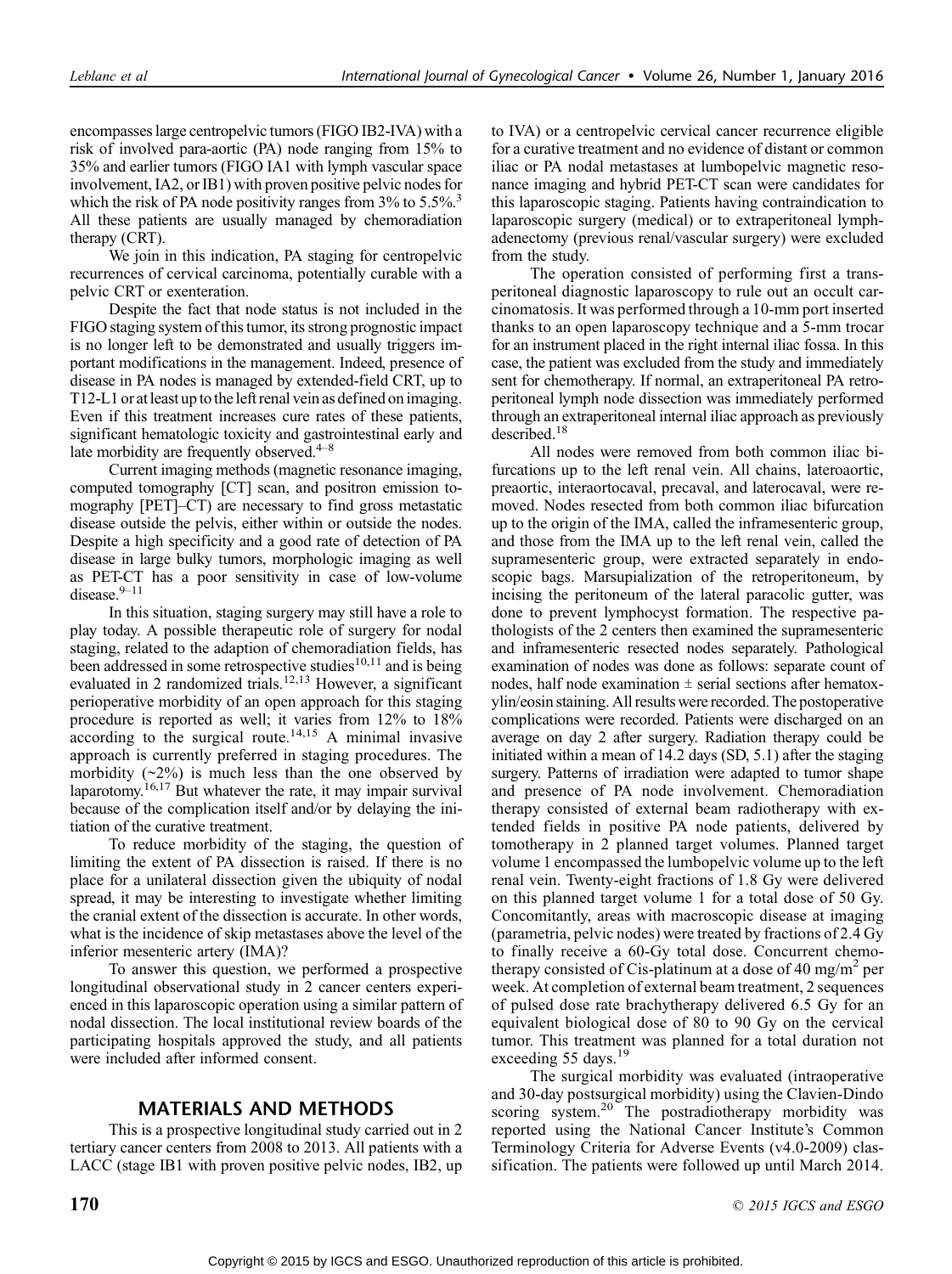| <b>Patient Characteristics</b>   | Center 1             | Center 2               | $\boldsymbol{P}$ |
|----------------------------------|----------------------|------------------------|------------------|
|                                  |                      |                        |                  |
| Mean age (SD; range)             | $46.7(9.3; 24-69)$   | 49.4 (10.4; 28-74)     | 0.21             |
| Mean body mass index (SD; range) | $24.8(5.8; 16.3-42)$ | 26.8 (7.13; 15.2–50.2) | 0.03             |
| Histologic subtype               |                      |                        | 0.97             |
| Squamous                         | 63                   | 86                     |                  |
| Glandular                        | 20                   | 28                     |                  |
| Undifferentiated                 | 1                    |                        |                  |
| Stage (FIGO 2009)                |                      |                        | 0.92             |
| IB1 with pelvic pN1              | 5                    | $\theta$               |                  |
| IB <sub>2</sub>                  | 20                   | 53                     |                  |
| IIA <sub>2</sub>                 | 4                    | 5                      |                  |
| IIB                              | 43                   | 31                     |                  |
| <b>IIIA</b>                      | 2                    | 3                      |                  |
| <b>IIIB</b>                      | 7                    | 13                     |                  |
| <b>IVA</b>                       |                      | 4                      |                  |
| Recurrence                       | 2                    | 3                      |                  |
| Total                            | 84                   | 112                    |                  |

#### TABLE 1. Patients characteristics

The local and distant recurrences and mortality were also recorded.

#### RESULTS

From January 2010 to December 2013, 202 patients who fulfilled the inclusion criteria were included in the study. Of these, 6 (2.9%) patients were found to have an unsuspected peritoneal carcinomatosis at diagnostic laparoscopy and had to be censored. For the remaining 196 patients, the extraperitoneal PA lymphadenectomy was carried out as described. Patients' characteristics are listed in Table 1. Besides true centropelvic advanced carcinomas, we pooled some cases of earlier tumors but with pelvic node involvement, which are at risk of PA spread as well and 5 cases of centropelvic recurrences after initial surgery or CRT eligible for a curative pelvic CRT or exenteration.

Except for body mass index, no difference was observed concerning populations of the 2 centers. On pathological analysis, a mean of  $22.3$  nodes (SD,  $9.04$ ; range,  $3-48$ ) were retrieved. The mean inframesentric yield was 12.47 nodes (SD, 5.63; range,  $2-32$ ), whereas the average supramesenteric yield was  $9.78$  (SD,  $5.73$ ; range,  $2-28$ ). There was no statistical difference between the results of the 2 institutions.

Out of 196 patients, 30 patients had positive PA lymph nodes (15.3%; 95% confidence interval [95% CI],  $10.3-20.3%$ ). Patients had between 1 and 11 positive lymph nodes. None was detected at preoperative imaging (all metastases measured  $\leq 6$  mm except for 1 patient [9 mm]). Fifty percent of them were located in the inframesenteric area alone, 46.7% at both inframesenteric and infrarenal levels, whereas a single patient (3.3%; 95% CI, 0%-9.7%) had 2 positive nodes located at the infrarenal area, without any inframesenteric spread. This patient had a stage IIB squamous tumor and was managed, as any positive PA node patient, by definitive extended-field chemoradiation. Despite this treatment, this patient developed a peritoneal carcinomatosis 12 months later and died of disease. Incidence and distributions of positive PA nodes are displayed in Tables 2 and 3. If no metastasis was observed in the group of 5 patients with IB1 with positive pelvic nodes, 3 of 5 pelvic recurrences had occult PA metastases that eventually altered their therapeutic plan. In the main group of 186 patients with a FIGO IB2 to IVA, 27 had metastatic PA nodes, with 1 patient with 2 isolated positive nodes (metastasis  $\leq$ 5 mm in size) above the IMA (3.7%; 95% CI, 0%-10.8%).

The perioperative morbidity was also evaluated according to the Clavien-Dindo scoring system (Table 4). Two

| <b>TABLE 2. Pathological analysis</b> |                      |                       |      |                       |
|---------------------------------------|----------------------|-----------------------|------|-----------------------|
| No. Nodes (Mean, SD, Range)           | Center 1             | Center 2              | p    | <b>Pooled Data</b>    |
| Full                                  | $22.91; 8.21; 11-46$ | $21.83; 9.63; 3 - 48$ | 0.4  | $22.30; 9.04; 3 - 48$ |
| Inframesenteric area                  | $13.10; 5.81; 3-32$  | $12.00; 5.46; 2-28$   | 0.18 | $12.47; 5.63; 2 - 32$ |
| Supramesenteric area                  | $09.64; 4.81; 2-24$  | $09.89; 6.35; 1-28$   | 0.74 | $9.78; 5.73; 1 - 28$  |
| Positive nodes                        | $12(14.2\%)$         | 18(16%)               | 0.73 |                       |

 $\degree$  2015 IGCS and ESGO 171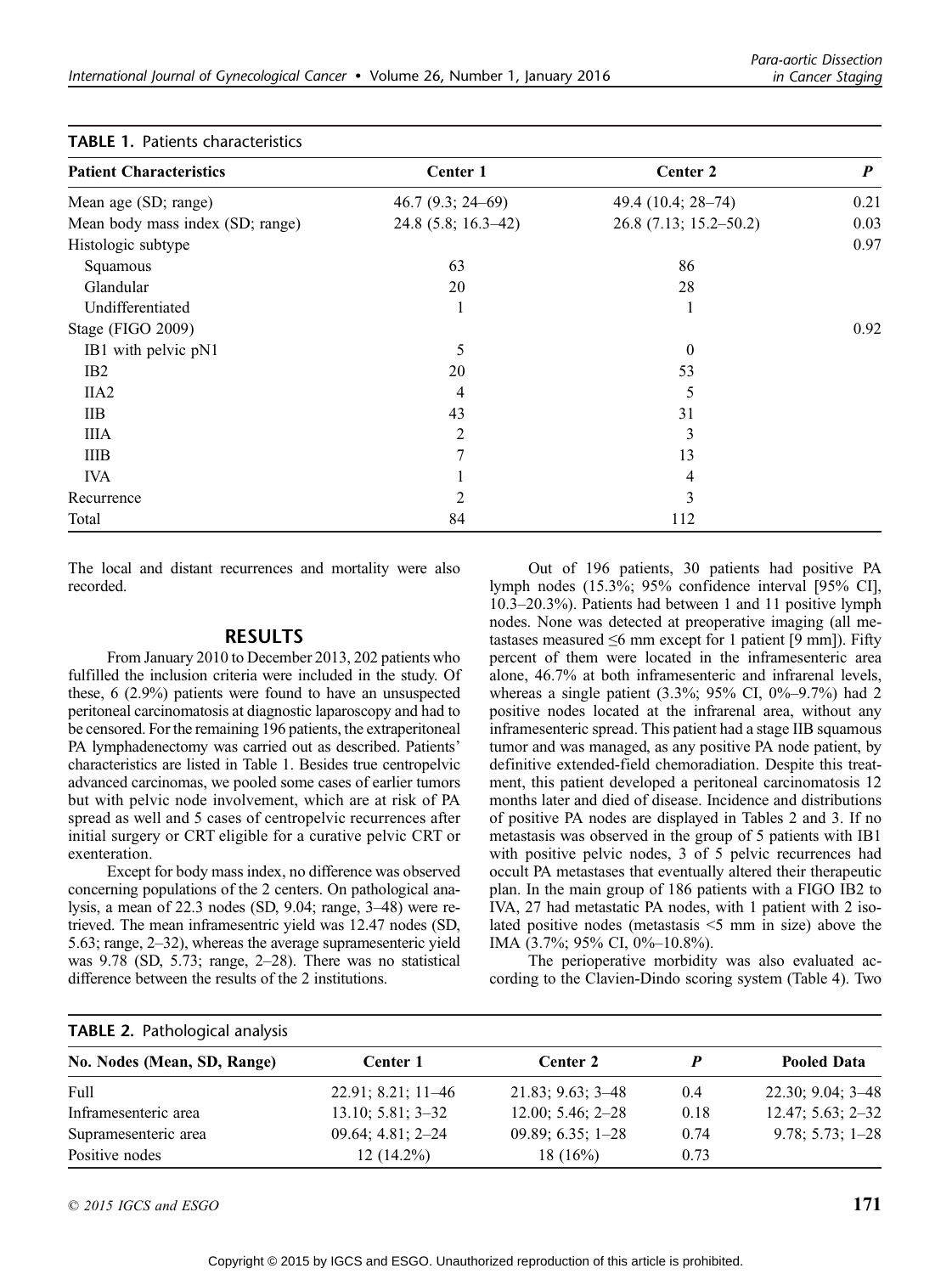| Distribution by<br><b>Anatomical Level</b>  | No.<br><b>Patients</b> | % (95% CI)<br>of Total                   |
|---------------------------------------------|------------------------|------------------------------------------|
| Total                                       | 30                     | $15.3(10.3-20.3)$<br>of the whole series |
| With inframesenteric<br>alone               | 15                     | $50*(32-68)$                             |
| With supramesenteric<br>and inframesenteric | 14                     | $46.67* (28.8–64.5)$                     |
| With isolated<br>supramesenteric            | 1                      | $3.33*(0-9.8)$                           |
| Distribution by FIGO stage                  |                        |                                          |
| Ib1 with pelvic pN1                         | $\theta$               | 0                                        |
| IB <sub>2</sub>                             | 8                      | $10.9(3.8-18)$                           |
| IIA2                                        | 1                      | $11.1(0-31.6)$                           |
| <b>IIB</b>                                  | 14                     | $18.9(10-27.8)$                          |
| <b>IIIA</b>                                 | $\mathfrak{D}$         | 40 $(0-83)$                              |
| <b>IIIB</b>                                 | 4                      | $20(2.5-37.5)$                           |
| <b>IVA</b>                                  | $\theta$               | 0                                        |
| Recurrence                                  | 3                      | $60(17-100)$                             |
| Distribution by size<br>of metastasis       |                        |                                          |
| $pN1 \leq 5$ mm                             | 9†                     |                                          |
| $pN1 > 5$ mm or $\geq 2$ $pN1$              | 20                     |                                          |
| Fixed                                       | 1                      |                                          |
| *No. pN1 patients.                          |                        |                                          |

TABLE 3. Distributions of pathologically positive lymph nodes (pN1)

†Includedthe patient with 2isolated supramesenteric nodemetastases.

intraoperative significant bleedings occurred, but only one had to be converted into laparotomy (aorta injury above the IMA), with possible risks of radiation-induced complications. Postoperatively, 11 grade 3a and 2 grade 3b complications were observed. One postoperative umbilical herniation necessitated an immediate bowel reintegration through the same umbilical port incision. None of these 15 complications (7.5%) delayed the curative treatment. There was no difference according to institution ( $P = 0.06$ ). The combined surgery and radiation-induced complications were also recorded. Distantly, there were 4 leg lymphedemas, 5 grade 3 complications were 3 vaginal stenoses, 1 enteritis/rectal inflammation, 1 vesicovaginal fistula.

With a median follow-up period of  $21$  (3-92) months, 44 patients (with 8 PA pN1) recurred (22.4%): 16 had local recurrences (within the treatment field), with 1 PA relapse (fixed node), 23 (52%) had distant metastases, and 5 had both local and distant metastases (Table 5). There is no significant difference according to institution ( $P = 0.68$ ). So far, 29 (66%) of these patients already died of the disease.

# DISCUSSION

The upper level of PA node dissection in cervical cancer patients is still a matter of debate among surgeons: some limit

the pattern to the IMA, others to right gonadal vein, others to left renal vein.<sup>21-23</sup> Traditionally, though, it was known that skip metastases to the infrarenal PA lymph nodes may occur in ovarian and endometrial cancers.<sup>24,25</sup> In cervical cancer, it is still believed that the spread progresses by the lymphogenous route in an orderly fashion.<sup>26</sup> However, the studies by Gil-Moreno et al<sup>27</sup> and Michel et al<sup>28</sup> have shown that there are a significant number of cases of skip metastases. One theory proposed for this spread is that, in locally advanced cervical cancer with involvement of the corpus uteri, the disease can spread through the posterior cervical lymph trunk to the PA lymph nodes.<sup>28</sup>

However, pretreatment staging surgery remains a debatable topic in LACC with bulky tumors, although now, gradually, it is being established as a standard for planning the extent of radiotherapy. Indeed, a randomized trial by Lai et al<sup>29</sup> has shown a trend toward a lower survival rate in the surgical staging arm, and although it was terminated early, there are some sources of bias in this trial. In fact, this study encompassed 2 randomized trials (2 approaches were randomized in the surgical arm). Groups were not well balanced in their characteristics, and some deaths were caused by chemotherapy in the surgical group. Moreover, more patients received concurrent chemotherapy in the group radiologically staged compared with the group surgically staged. By contrast, some retrospective nonrandomized studies by Gold et al,<sup>30</sup> Leblanc et al,<sup>31</sup> and Gouy et al<sup>11</sup> have all suggested a possible positive survival impact of this surgical staging.

In addition and although no positive nodes were found in this small group, we think that this inframesenteric pattern of dissection should be safely applied as well to patients with early cervical tumors but with proven pelvic positive nodes because the pathway of spread is not different from a more locally advanced tumor. Indeed, a PA node information will spare them a systematic extended-field CRT that can be a useless overtreatment.<sup>6,32</sup> Similarly, the choice of management for a local recurrence is of crucial importance for patient's survival and quality of life. A selection for exenterative surgery or adequate CRT, according to presentation or previous treatments, is necessary. Para-aortic node information is thus very important to reorient the management if nodes are positive at this level.

Having said that surgical staging is possibly of positive prognostic value and although studies have established that laparoscopic extraperitoneal PA lymph node dissection has less morbidity compared with transperitoneal and open techniques, the fact remains that the procedure still carries a certain degree of morbidity.<sup>18,33</sup>

To assess all abovementioned aspects, we performed this prospective study to see whether we can limit the level of dissection to the inframesenteric level in a group of LACC patients selected on PET-CT results.

Indeed, limiting the PA dissection to the ilioinframesenteric area may reduce the operative challenge of any infrarenal bilateral dissection and, possibly, the lymphatic morbidity (lymphocyst or chylous ascites) caused by the transection of large perirenal lymph channels. To our knowledge, there are only 2 studies that have specifically addressed this question, one by Michel et al<sup>28</sup> and the other a review by Gouy et al<sup>11</sup> with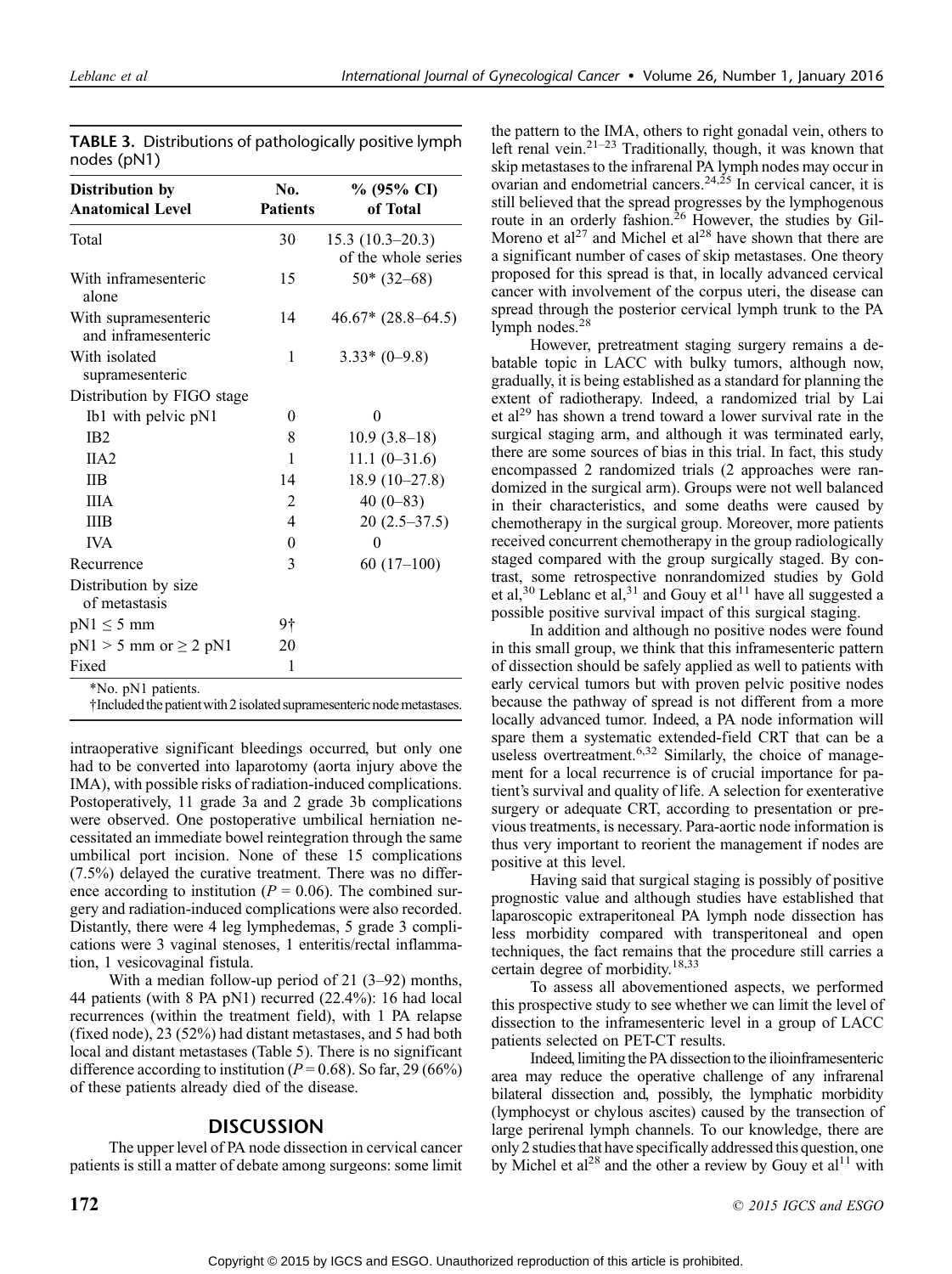| Center   | <b>No. Patients</b> | Intraoperative<br>Complication                                  | $\leq$ 30 Days Complication<br>(Clavien-Dindo Scoring System)    | <b>CTCAE v4.0-Distant Morbidity</b><br><b>Related to the Procedure</b> |
|----------|---------------------|-----------------------------------------------------------------|------------------------------------------------------------------|------------------------------------------------------------------------|
| Center 1 | 84                  | 1 aorta injury, above                                           | $2$ -grade $3a$ :                                                | 3–Grade 2/3 leg lymphedemas                                            |
|          |                     | the IMA<br>(laparoconversion)                                   | 1 lymphocyst                                                     | 1 infected lymphocyst:<br>radiologic drainage                          |
|          |                     |                                                                 | 1 retroperitoneal abscess:<br>radiologic drainage                | 1 vesicovaginal fistula                                                |
|          |                     |                                                                 | 3 deep vein thromboses with 1<br>pulmonary embolism              |                                                                        |
|          |                     |                                                                 | 1 bowel obstruction incisional hernia                            |                                                                        |
| Center 2 | 112                 | 1 gonadal vein<br>injury (clips)                                | 9-grade 3a:                                                      | 1–Grade 3 leg lymphedemas                                              |
|          |                     |                                                                 | 8 lymphocysts                                                    | 1 ureter stenosis                                                      |
|          |                     |                                                                 | 1 hematoma: radiologic drainages<br>$2$ -grade $3b$ :            | 2 urinary incontinences                                                |
|          |                     |                                                                 | 1 recurrent lymphocyst:<br>surgical drainage;                    |                                                                        |
|          |                     |                                                                 | 1 bowel obstruct caused by umbilical<br>port herniation: surgery |                                                                        |
|          |                     | CTCAE indicates Common Terminology Criteria for Adverse Events. |                                                                  |                                                                        |

#### TABLE 4. Morbidity data

similar conclusions. However, surgeons performing strict inframesenteric dissection for LACC patients have not reported an unusually high incidence of infrarenal node recurrences.<sup>22</sup> In the literature, there are few articles reporting on isolated PA lymph node metastases.<sup>34</sup>

In our study, we had a lymph node positivity rate of only 3.3% in isolated supramesenteric lymph nodes, which was much lower compared with the literature, in which 25% to  $31.2\%$  have been reported.<sup>27,28</sup> Moreover, in our study, criteria for patient selection were strict, based on both morphologic and functional imaging findings. To our knowledge, the present series is so far the largest in the medical literature.

Although very specific, the sensitivity of PET-CT remains rather low; this was confirmed in this prospective study in which the 30 patients with positive nodes had not been detected by this method. The PET-CT imaging system has a poor resolution for low-volume metastases.<sup>31</sup> This represents a justification of the use of surgical staging in the group of LACC patients with no visible extrapelvic hotspots. $^{11}$  In this series, treatment plan was modified in 15% of our cohort, who would have been otherwise undertreated.

This study was performed in 2 tertiary centers with trained laparoscopic surgeons with experience of more than 100 laparoscopic extraperitoneal PA lymphadenectomies each before starting this study. The 1% intraoperative complications and 6.5% perioperative morbidity rates were within acceptable limits,<sup>11</sup> and no delay in treatment occurred. Concerning the intraoperative morbidity, one must stress the fact that the 2 vascular complications of this series occurred during the supramesenteric dissection. Limiting the dissection up to the IMA would have avoided these problems. In addition, it would reduce the technical difficulty of an infrarenal dissection and, consequently, the operative time.

 $\degree$  2015 IGCS and ESGO 173

The morbidity in patients undergoing extended-field CRT after this procedure was also within acceptable limits and did not increase in comparison with historical morbidity rates.<sup>35</sup>

Because we have a short follow-up duration and because there is no set pattern for the recurrence and distant metastases, it is difficult to conclude about the prognostic and/ or therapeutic impact of this procedure. Two randomized trials are ongoing to address this question in the United States<sup>13</sup> and Germany.<sup>12</sup> However, our result of 22.4% of recurrence at 21 months, with more than 50% of distant failures, should prompt clinicians to accrue into trials testing a systemic treatment after CRT such as the GOG 274 (the ''Outback trial'' NCT01414608).

In conclusion, the results of the present prospective study confirm the low incidence of isolated infrarenal PA lymph node metastases and consequently the stepwise upward progression of nodal disease in cancers of the cervix. Considering the risk-benefits ratio of this procedure in LACC patients, a more limited dissection from common iliac bifurcations up to the IMA should be systematically considered,

| <b>TABLE 5. Recurrences</b> |                                |                                 |  |
|-----------------------------|--------------------------------|---------------------------------|--|
|                             | Center 1<br>$(n = 84, 12 pN1)$ | Center 2<br>$(n = 112, 18 pN1)$ |  |
| Local (pelvis)              | 6 $(3 pN1)$                    | 10 $(1 pN1)$                    |  |
| Local and distant           | 1(1 pN1)                       |                                 |  |
| Distant                     | 13                             | 10(3 pN1)                       |  |
| Total                       | 20                             | 24                              |  |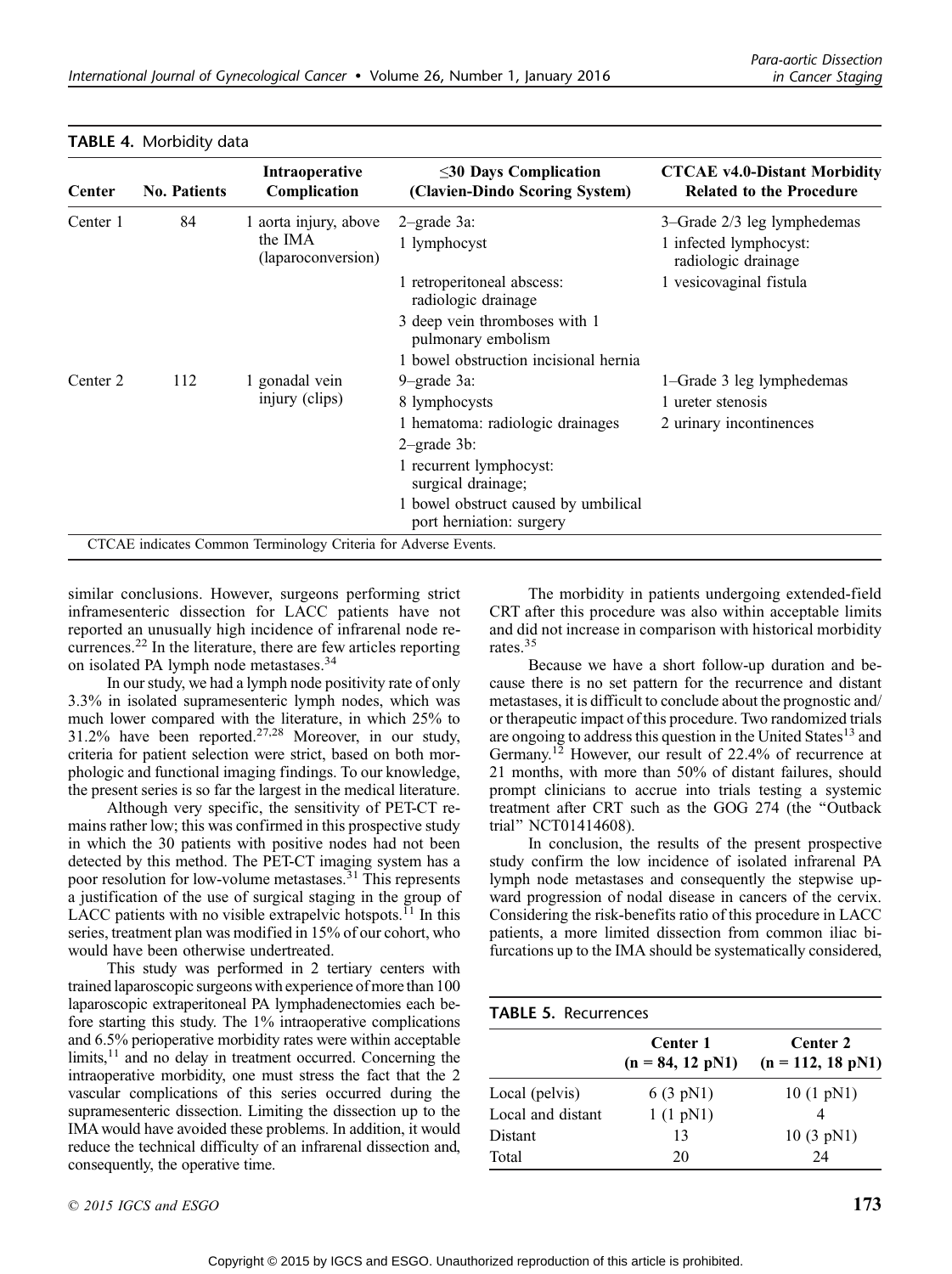reserving a more extended pattern to selected situations, for example, a high isolated PA hotspot at hybrid PET-CT scan. The 2 upcoming randomized trials will further throw light on the true prognostic and therapeutic impact of this laparoscopic surgical staging.

The future will bring more information about the comparative assessment of morbidity with infrarenal dissections.

### REFERENCES

- 1. GLOBOCAN, 2008. v1.2 (IARC). p. version 1.2.
- 2. 2003-2009, S., All Races, Females by SEER Summary Stage 2000.
- 3. Burghardt, Cervical cancer-Distant spread, in Surgical Gynecologic Oncology, B. E., et al., editors. Thieme; 1993.
- 4. Haie C, Pejovic MH, Gerbaulet A, et al. Is prophylactic para-aortic irradiation worthwhile in the treatment of advanced cervical carcinoma? Results of a controlled clinical trial of the EORTC radiotherapy group. Radiother Oncol. 1988;11:  $101 - 112$ .
- 5. Chatani M, Matayoshi Y, Masaki N, et al. Prophylactic irradiation of para-aortic lymph nodes in carcinoma of the uterine cervix. A prospective randomized study. Strahlenther Onkol. 1995;171:655-660.
- 6. Rotman M, Pajak TF, Choi K, et al. Prophylactic extended-field irradiation of para-aortic lymph nodes in stages IIB and bulky IB and IIA cervical carcinomas. Ten-year treatment results of RTOG 79-20. JAMA. 1995;274:387-393.
- 7. van den Bergh F, Meertens H, Moonen L, et al. The use of a transverse CT image for the estimation of the dose given to the rectum in intracavitary brachytherapy for carcinoma of the cervix. Radiother Oncol. 1998;47:85-90.
- 8. Kuku S, Fragkos C, McCormack M, et al. Radiation-induced bowel injury: the impact of radiotherapy on survivorship after treatment for gynaecological cancers. Br J Cancer. 2013;109: 1504-1512.
- 9. Roh JW, Seo SS, Lee S, et al. Role of positron emission tomography in pretreatment lymph node staging of uterine cervical cancer: a prospective surgicopathologic correlation study. Eur J Cancer. 2005;41:2086–2092.
- 10. Leblanc E, Gauthier H, Querleu D, et al. Accuracy of 18-fluoro-2-deoxy-D-glucose positron emission tomography in the pretherapeutic detection of occult para-aortic node involvement in patients with a locally advanced cervical carcinoma. Ann Surg Oncol. 2011;18:2302-2309.
- 11. Gouy S, Morice P, Narducci F, et al. Prospective multicenter study evaluating the survival of patients with locally advanced cervical cancer undergoing laparoscopic para-aortic lymphadenectomy before chemoradiotherapy in the era of positron emission tomography imaging. J Clin Oncol. 2013;31:3026-3033.
- 12. Kohler C, Marnitz S. Surgical staging in cervical cancer prior to chemoradiation (Uterus11). 2010. ClinicalTrials.gov identifier: NCT01049100.
- 13. Frumovitz M, Querleu D, Gil-Moreno A, et al. Lymphadenectomy in Locally Advanced Cervical Cancer Study (LiLACS): phase III clinical trial comparing surgical with radiologic staging in patients with stages IB2-IVA cervical cancer. J Minim Invasive Gynecol. 2014;21:3-8.
- 14. LaPolla JP, Schlaerth JB, Gaddis O, et al. The influence of surgical staging on the evaluation and treatment of patients with cervical carcinoma. Gynecol Oncol. 1986;24:194-206.
- 15. Weiser EB, Bundy BN, Hoskins WJ, et al. Extraperitoneal versus transperitoneal selective paraaortic lymphadenectomy in the pretreatment surgical staging of advanced cervical carcinoma (a Gynecologic Oncology Group study). Gynecol Oncol. 1989;33:283-289.
- 16. Hertel H, Köhler C, Elhawary T, et al. Laparoscopic staging compared with imaging techniques in the staging of advanced cervical cancer. Gynecol Oncol. 2002;87:46-51.
- 17. Gil-Moreno A, Franco-Camps S, Cabrera S, et al. Pretherapeutic extraperitoneal laparoscopic staging of bulky or locally advanced cervical cancer. Ann Surg Oncol. 2011;18:482-489.
- 18. Sonoda Y, Leblanc E, Querleu D, et al. Prospective evaluation of surgical staging of advanced cervical cancer via a laparoscopic extraperitoneal approach. Gynecol Oncol. 2003;91:326-331.
- 19. Pötter R, Haie-Meder C, Van Limbergen E, et al. Recommendations from gynaecological (GYN) GEC ESTRO working group (II): concepts and terms in 3D image-based treatment planning in cervix cancer brachytherapy-3D dose volume parameters and aspects of 3D image-based anatomy, radiation physics, radiobiology. Radiother Oncol. 2006;78:67-77.
- 20. Dindo D, Demartines N, Clavien PA. Classification of surgical complications: a new proposal with evaluation in a cohort of 6336 patients and results of a survey. Ann Surg. 2004;240:  $205 - 213$ .
- 21. Köhler C, Klemm P, Schau A, et al. Introduction of transperitoneal lymphadenectomy in a gynecologic oncology center: analysis of 650 laparoscopic pelvic and/or paraaortic transperitoneal lymphadenectomies. Gynecol Oncol. 2004;95:52-61.
- 22. Vergote I, Amant F, Berteloot P, et al. Laparoscopic lower para-aortic staging lymphadenectomy in stage IB2, II, and III cervical cancer. Int J Gynecol Cancer. 2002;12:22-26.
- 23. Recio FO, Piver MS, Hempling RE. Pretreatment transperitoneal laparoscopic staging pelvic and paraaortic lymphadenectomy in large ( $>$  or = 5 cm) stage IB2 cervical carcinoma: report of a pilot study. Gynecol Oncol. 1996;63:333-336.
- 24. Hirahatake K, Hareyama H, Sakuragi N, et al. A clinical and pathologic study on para-aortic lymph node metastasis in endometrial carcinoma. J Surg Oncol. 1997;65:82-87.
- 25. Tsumura N, Sakuragi N, Hareyama H, et al. Distribution pattern and risk factors of pelvic and para-aortic lymph node metastasis in epithelial ovarian carcinoma. Int J Cancer. 1998;79:526-530.
- 26. Sakuragi N, Satoh C, Takeda N, et al. Incidence and distribution pattern of pelvic and paraaortic lymph node metastasis in patients with stages IB, IIA, and IIB cervical carcinoma treated with radical hysterectomy. Cancer. 1999;85:1547-1554.
- 27. Gil-Moreno A, Magrina JF, Pérez-Benavente A, et al. Location of aortic node metastases in locally advanced cervical cancer. Gynecol Oncol. 2012;125:312-314.
- 28. Michel G, Morice P, Castaigne D, et al. Lymphatic spread in stage Ib and II cervical carcinoma: anatomy and surgical implications. Obstet Gynecol. 1998;91:360-363.
- 29. Lai CH, Huang KG, Hong JH, et al. Randomized trial of surgical staging (extraperitoneal or laparoscopic) versus clinical staging in locally advanced cervical cancer. Gynecol Oncol. 2003;89:160-167.
- 30. Gold MA, Tian C, Whitney CW, et al. Surgical versus radiographic determination of para-aortic lymph node metastases before chemoradiation for locally advanced cervical carcinoma: a Gynecologic Oncology Group Study. Cancer. 2008;112:1954-1963.